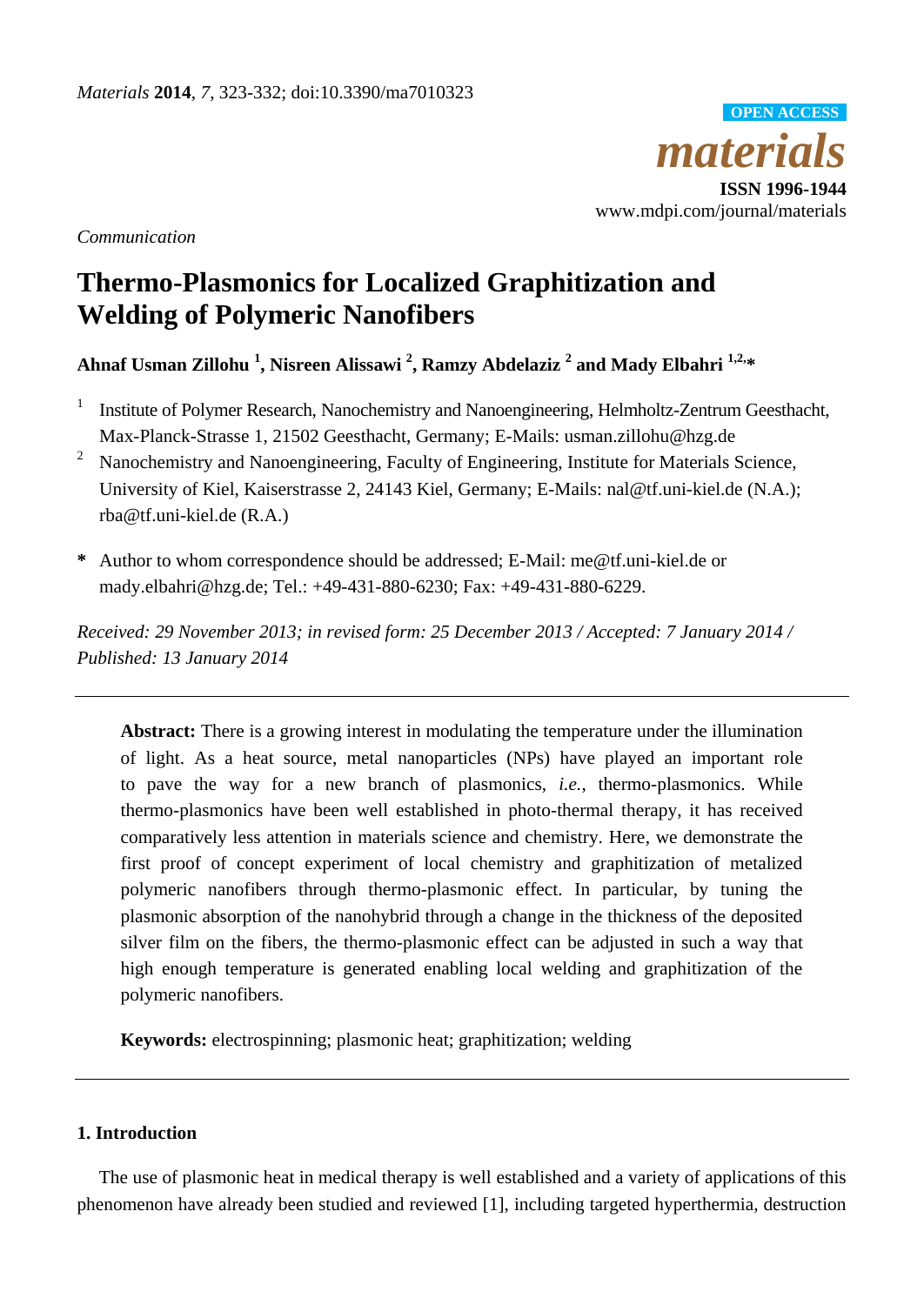of tumor cells and drug release. In materials science, although its effectiveness has been shown by various applications ranging from catalysis [2], to preparation of transparent conductors for solar cells [3], or fabrication of sensors based on surface enhanced Raman [4], but its full potential still remains to be explored.

The properties of nanohybrids can be tailored by controlling the chemical composition, size, shape as well as the volume fraction and the distribution of the nanoscale particles [5,6]. Interaction of light with NPs results in its absorption and scattering, where absorption dominates scattering for a particles size smaller than 100 nm [7]. The light absorption increases with increasing particle size by a power of three and is given by [7]:

$$
\sigma_{abs} = \frac{\pi^2}{\lambda} R^3 \operatorname{Im} \{ (\varepsilon_p - \varepsilon_s) / (\varepsilon_p + 2\varepsilon_s) \}
$$
 (1)

where  $\sigma_{abs}$  is the absorption cross-section and *R* is radius of the NPs;  $\varepsilon_p$  and  $\varepsilon_s$  are the wavelength dependent complex dielectric function of metal NPs and the surrounding matrix respectively. The light is absorbed by NPs in the form of coherent oscillations of their electrons. These oscillations, called plasmons, can be of propagating nature as in the case of thin films, or confined to individual NPs or clusters. The dissipation of these oscillations results in heating of NPs and their surrounding environment.

Plasmonic heat generation by pulsed laser (usually nano to femtosecond pulse widths) irradiation has been well studied [8–10]*.* The physical picture that arises from these studies showed that, because of low optical quantum yield of metallic NPs, the total heat generated can be roughly equated to the optical energy absorbed. The energy absorbed by the electrons puts the electron gas into non-Fermi electron distribution which thermalizes to equilibrium by electron-electron scattering. At this stage the electron gas may have a temperature of up to several thousand kelvin. The electron gas then cools by electron-phonon coupling with the NP lattice. The NP then cools by heat dissipation to the surrounding matrix through phonon-phonon interaction.

Heat transfer equations that govern the temperature *T* of a sphere and its surroundings are [11,12]:

$$
\frac{\partial T_p}{\partial t} = \frac{\alpha_p}{r} \frac{\partial^2}{\partial r^2} [rT_p(r,t)] \tag{2}
$$

$$
\frac{\partial T_s}{\partial t} = \frac{\alpha_s}{r} \frac{\partial^2}{\partial r^2} [rT_s(r,t)] \tag{3}
$$

where the subscript *p* refers to the particles, *s* refers to their surrounding, α is the thermal diffusivity of the particle or the surroundings and  $r$  is the distance away from the center of the nanoparticle. In fact  $\alpha$ is related to thermal conductivity k, by the relation,  $\alpha = k/\rho C_p$  where  $\rho$  and  $C_p$  are density and specific heat capacity, respectively. The Equations (2) and (3) were coupled with Maxwell's equations and numerically solved [13] to show that in the steady state regime, the local temperature rise,  $\Delta T(r)$ , around a single NP is described by the following Equation:

$$
\Delta T(r) = \frac{V_p Q}{4\pi k_s r} \tag{4}
$$

where  $k_s$  is the thermal conductivity of the surrounding medium,  $V_p$  is the volume of the NP and  $Q$  is the heat generated in the nanoparticles. Note that Equation (4) is applicable only in case where the distance *r* is greater than radius of the NP.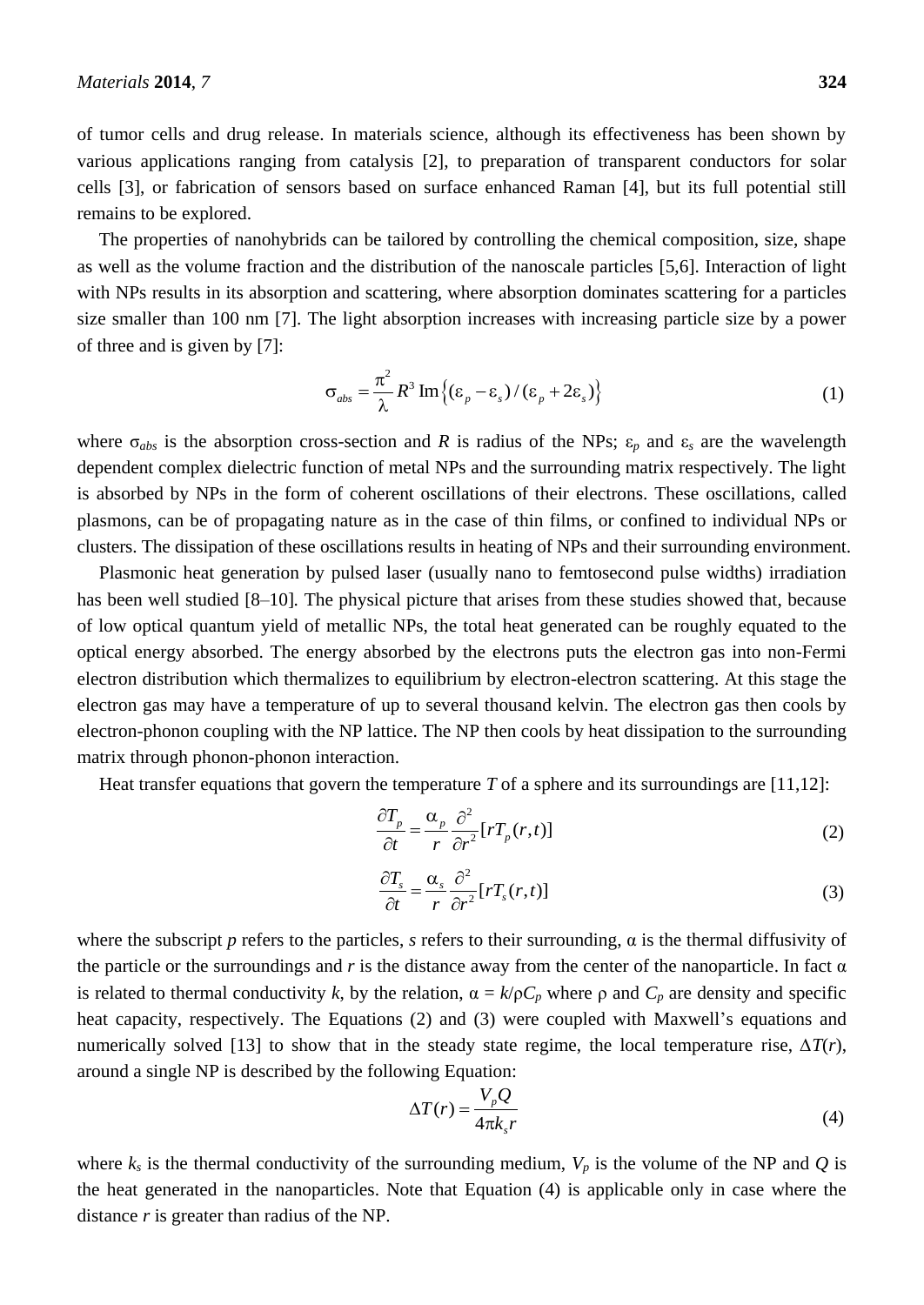If the incident light wavelength is much larger than the radius of the NP then the heat generation would be [14]:

$$
Q = \frac{\omega}{8\pi} E_0^2 \left| \frac{3\varepsilon_s}{2\varepsilon_s + \varepsilon_p} \right|^2 \text{Im}\,\varepsilon_p \tag{5}
$$

where  $E_0$  is the amplitude of incident radiation and  $\omega$  is its angular frequency,  $\varepsilon_s$  is the dielectric constant of the surrounding environment of NP and  $\varepsilon_p$  and Im  $\varepsilon_p$  are the real and the imaginary parts of the dielectric constant of the NP, respectively.

From Equations (1) and (5) it is evident that by tuning the particle size and absorption coefficient (which depends on the type of metal), the total light absorption and its conversion to heat can be controlled. The temperature rise of the surrounding not only depends upon  $Q$  but also on  $V_p$ , as shown in Equation (4), and thus we expect from a bigger particle to raise the temperature of its surrounding to a higher level than a smaller particle would do. The generated heat can be high enough to cause melting or even decomposition of the surrounding. Since the energy from the incident light is confined to individual NPs therefore the heating effect is also localized to their near vicinity. This not only eliminates the danger of collateral damage by undesired heating but in fact is useful in physical and chemical re-structuring and patterning of matter at submicron scale [15–17].

Recently we introduced the possibility of NPs incorporation into a polymer film upon low energy laser irradiation to fabricate a metal-polymer nanocomposite [17]. We showed that selective and precise embedding of Ag NPs in Polyvinylidene fluoride (PVDF) polymeric matrix can be carried out for *in-situ* fabrication of nanocomposites in different forms. That included controlled patterning, writing, defect healing and welding in a controlled manner along with crystallinity control through light irradiation. Indeed, the silver NPs were activated using laser irradiation of only 2–10 mW, causing absorption of photons and the transfer of resulting heat from the NPs to the surrounding polymer matrix. The local heating disrupted the polymer matrix and allowed softening and pre-melting of the subsurface layer of the polymer foil with resulting embedment of Ag NPs in it. Here we introduce our recent progress with the thermo-plasmonics, demonstrating the first experimental proof of light induced local heating and graphitization of polymer-fibers decorated with Ag NPs.

PVDF is known for its piezoelectric properties besides high chemical stability and good mechanical properties. Graphitization of PVDF electrospun mats have earlier been demonstrated by conventional heating (800 °C to 1800 °C) in the presence of iron(III) acetylacetonate catalyst [18]. Graphitized nanofibers are a potential candidate for hydrogen storage [18] or as electrodes for supercapacitors [19], to name a few applications. In this work PVDF electropsun nanofibers were sputter coated with silver NPs and subsequently exposed to laser in a Raman microscope. Graphitization of polymer nanofibers using thermo-plasmonic concept requires significant increase in the temperature of NPs sputtered over them. By tuning the size, shape and interparticle distance, we expect a huge quantity of heat to be generated by the NPs. We demonstrate that the temperature rise is actually high enough to weld the fibers together and even to graphitize the polymer. The novelty of the work presented here is that individual fiber can be graphitized "locally" by plasmonically generated heat.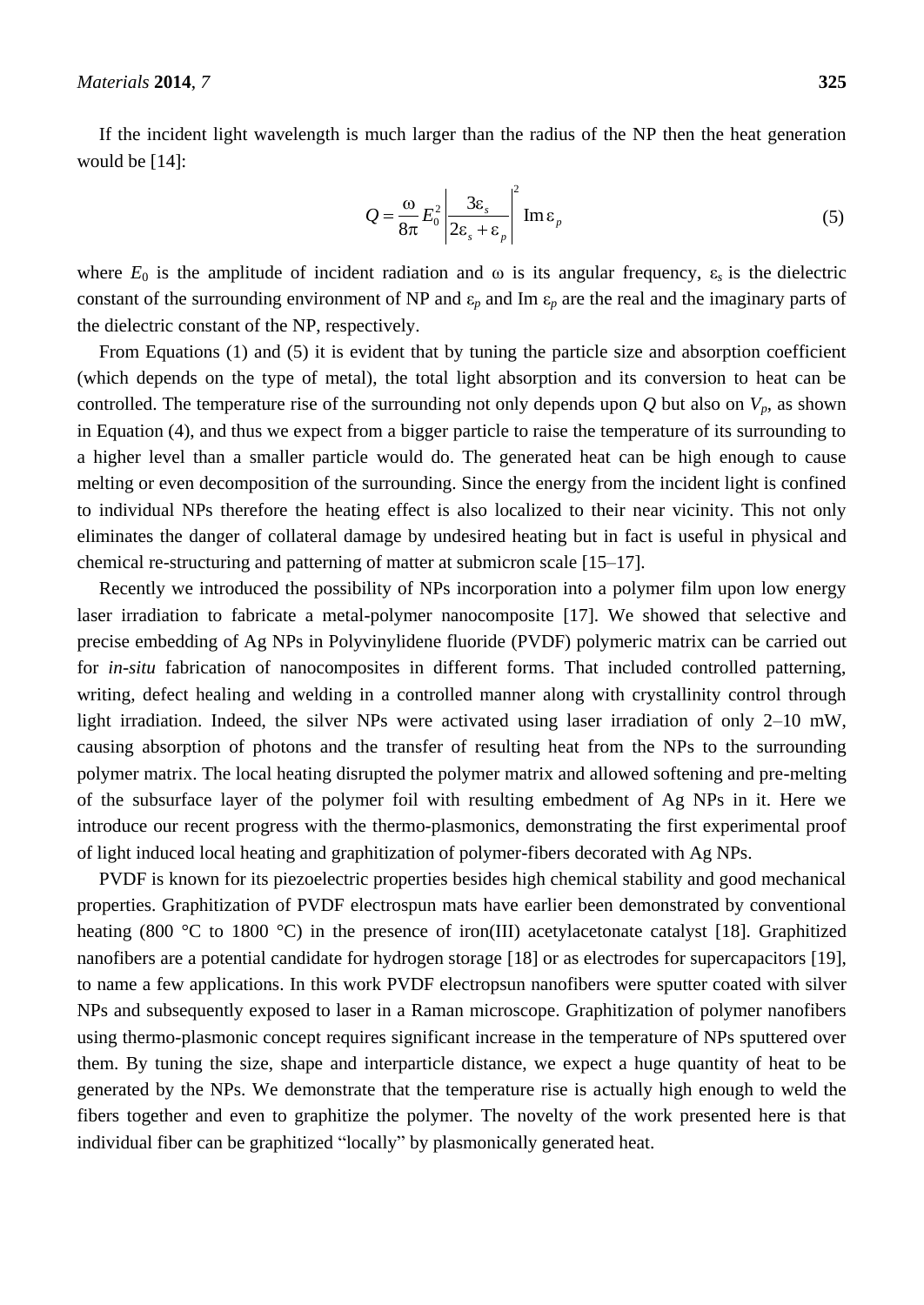#### **2. Results and Discussion**

Electrospinning is a fast and easy method of producing fibers from a variety of polymer solutions. For beadless, uniform fibers it is important to have a solution of sufficiently high viscosity. The PVDF grade used for electrospinning in the present study gives a high viscosity solution of up to 8000 cps [20]. Moreover, N,N-Dimethylformamide (DMF) was used as the solvent, which has a high dipole moment [21] of 3.8 Debye and high conductivity [21] of around 10.9 µS/cm which improves charge carrying capacity of the jet. As a result a thin mat of uniform, beadless fibers in submicron size was collected. The fibers were then sputter coated with silver to various layer thickness. Regarding the distribution of silver nanoparticles on the fibers, with the help of scanning electron microscope (SEM), it was found that the NPs almost completely filled the surface and generated a hierarchical structure on top of the fibers (Figure 1). Obviously, the smallest particles of silver were observed for 0.5 nm thick coating and were about 12 nm in size and spherical in shape (Figure 1). With increasing coating thickness, not only that the particles' size increased but they also got elongated because of joining of incoming neighboring particles. This resulted in a vast size distribution for 2 nm thick coating and up; ranging from small spherical particles to elongated particles with longer axis as big as 150 nm (Figure 1).

Figure 1. Variation of silver nanoparticles' shape and size with increasing sputtering thickness (white particles on darker fibers). (**a**) 0.5 nm thick silver coating resulted in isolated round particles; (**b**) 2 nm thick coating resulted in elongated agglomerates (inset is a closer view). The micrographs were made by mixing the signal from backscattered electron and secondary electron detectors.



The change in silver coating thickness and a corresponding change in particle size, shape and the inter-particle distance, effects the plasmon resonance wavelength of the system. The plasmon resonance wavelength associated with NPs increases with their size due to retardation effect [22,23]. This is evident in the UV-Vis results (Figure 2), where the increase in layer thickness from 0.5 to 1 nm not only increased the extinction maxima but the maxima also shifted to the longer wavelength.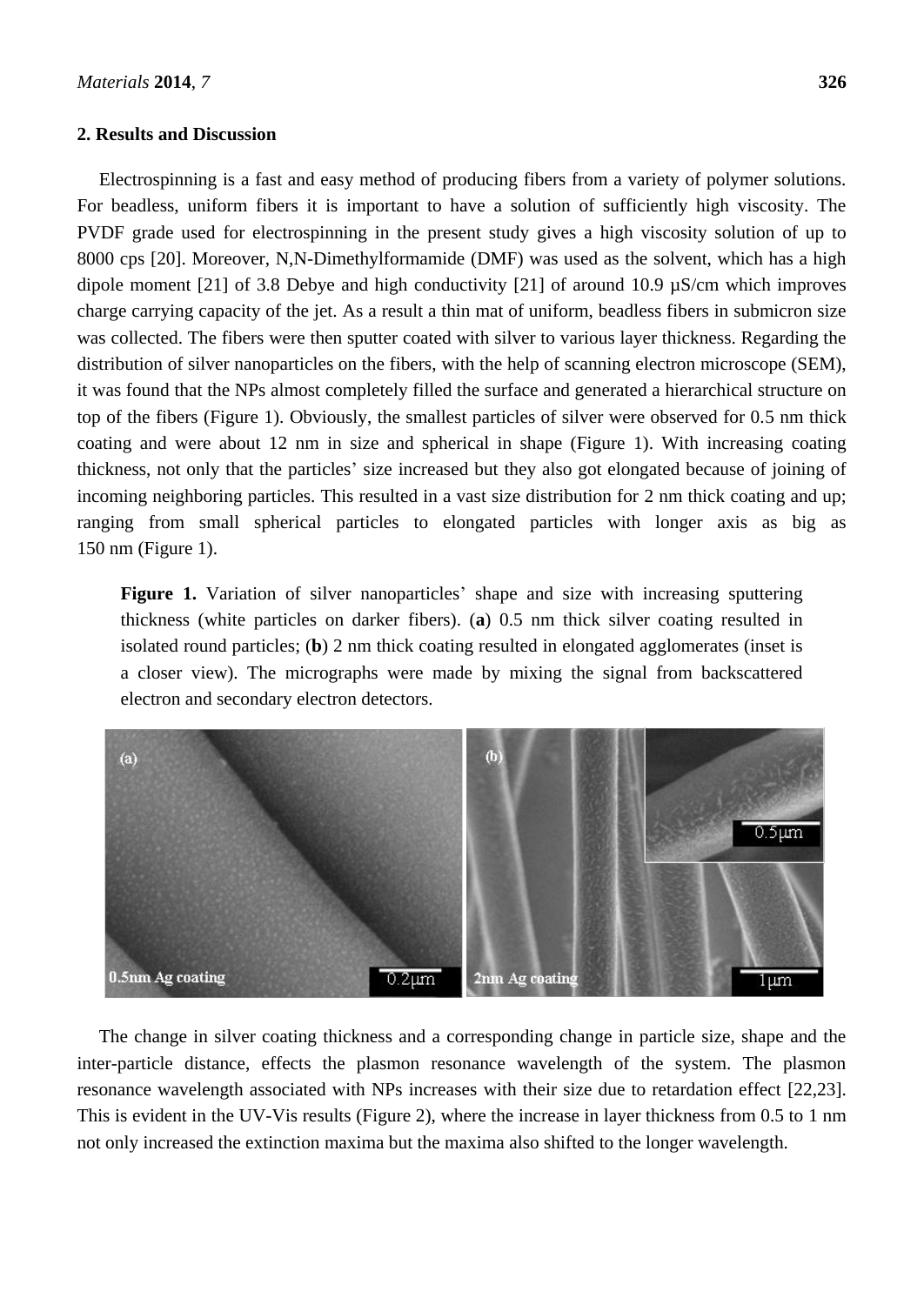**Figure 2.** UV-Vis spectrum of "polyvinylidene fluoride (PVDF) fiber-Ag composite" with increasing thickness of silver coat (0.5 to 4 nm).



This red shift stems not only from the size increase but also from near field coupling [24,25] of growing NPs, as they approach each other. By the SEM observation (Figure 1), it was found that for 2 nm coating thickness (and beyond) the NPs start to touch each other with consequent elongation in overall shape. The elongation of the NPs also results in further red shift [26] but more interestingly we observe multimode plasmon (plasmon splitting) and extinction in the near IR range. By adding more Ag up to 4 nm, a red shift for both peaks (visible and NIR) along with broadening was observed. The appearance of multimode plasmon can be associated to the hybridization of individual plasmon mode as the approaching nanoparticles enter from dielectric proximity to conductively coupled regime [27]. Presence of a super strong concentration of electric field at the point joining two NPs has been already shown by Atay *et al.* [27]. Indeed, the dissipation of this field into lattice phonons is expected to result in a huge local heat, as mentioned previously. To examine this hypothesis we exposed the fibers to green laser (532 nm wavelength) of 20 mW power, in the Raman microscope.

In the case of uncoated fibers, no melting or decomposition was observed, as shown by the optical micrograph in Figure 3a. Here, it is clear that the portion of the fiber that was exposed to the laser showed no signs of melting/graphitization. However, in the case of fibers with 2 nm thick silver coating, the junction point melted and fused the fibers together, on exposure to the laser (Figure 3b). This indicates that the plasmonic heat generated by silver nanoparticles was much higher than the melting point of the polymer, which is around 172  $\mathcal{C}$  [20]. Interestingly, the "joint" also showed blackening which turned out to be local graphitization as seen by the Raman analysis (Figure 4).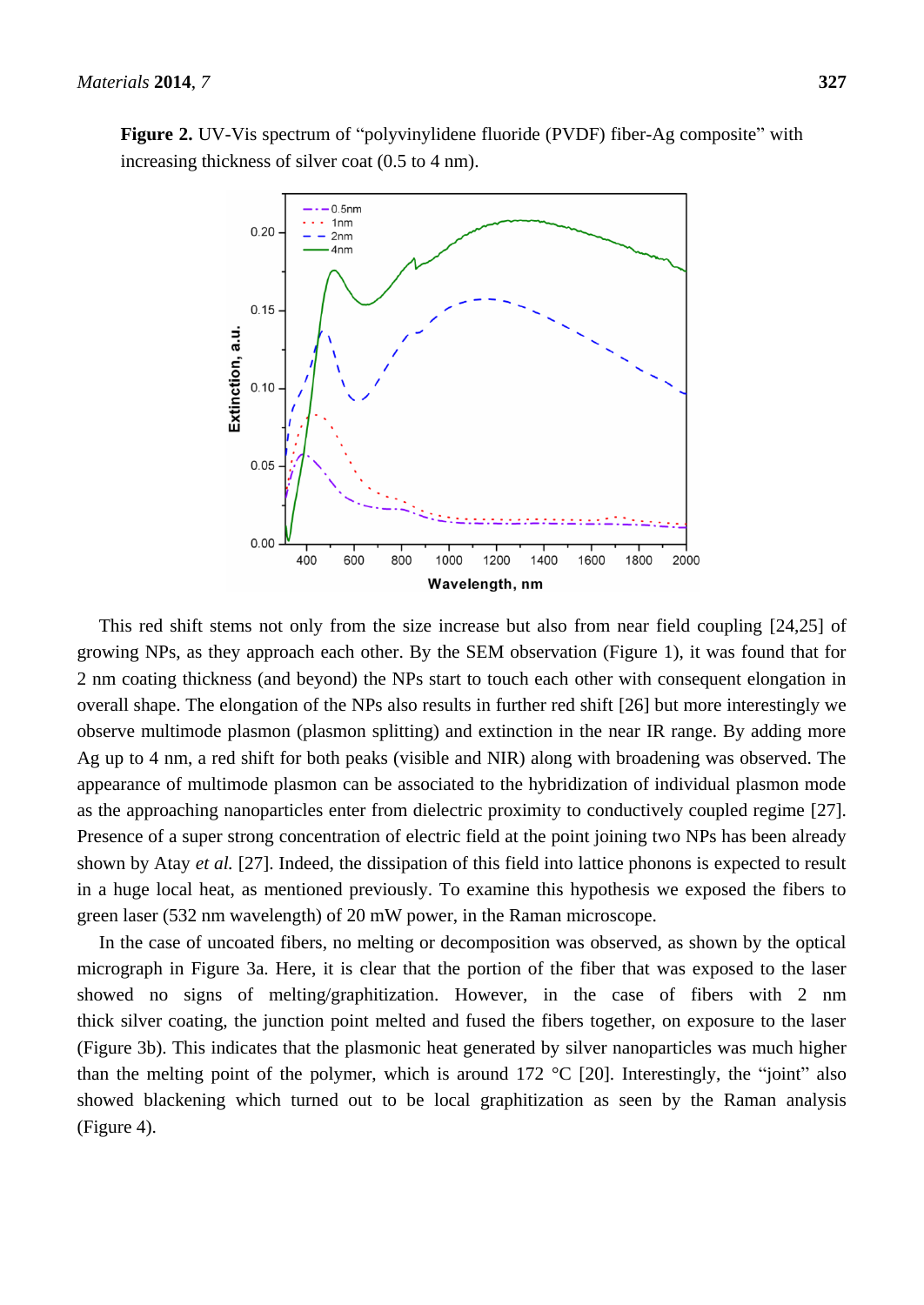**Figure 3.** Effect of 532 nm, 20 mW laser on fibers. (**a**) Uncoated fibers showed no melting on exposure to laser (encircled area); (**b**) Fibers coated with 2 nm Ag showed welding/graphitization on exposure to laser.



**Figure 4.** (**a**) Raman spectrum of "PVDF fiber-silver NPs" composite with different silver layer thickness (0.5 to 4 nm); (**b**) Same data as in (**a**), but plotted on "linear" scale to highlight the presence of D and G bands.

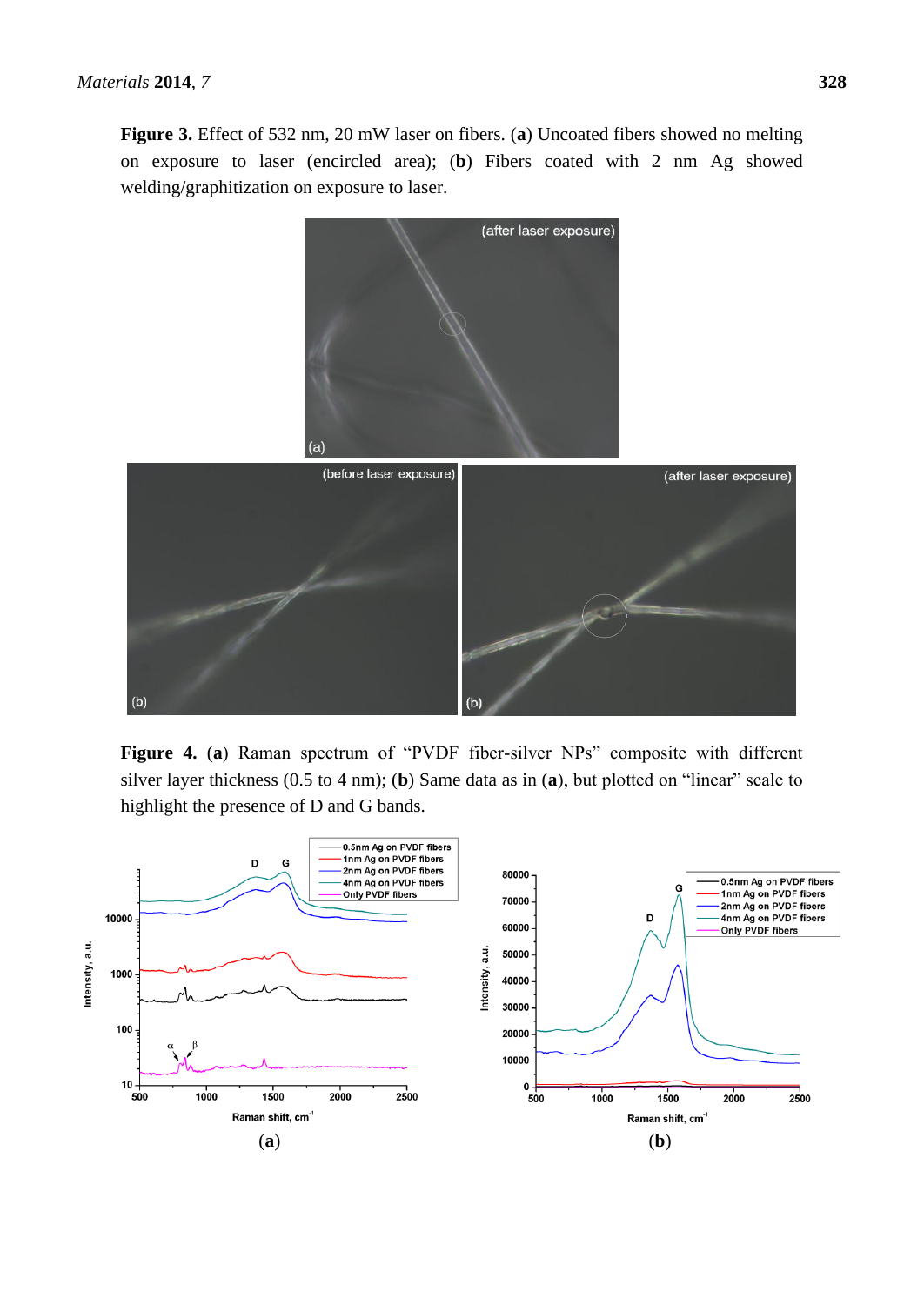The Raman signal scattered by uncoated fibers clearly showed the presence of PVDF as depicted by its finger print peaks at 795 cm<sup>-1</sup> for alpha conformation and 839 cm<sup>-1</sup> corresponding to beta conformation [28] (Figure 4a).

It is worth noting that there was no evidence of graphitic structure in the Raman spectrum of uncoated fibers. This was supported by the visual observation mentioned above, that the uncoated fibers could sustain laser without melting or graphitization.

With increasing thickness of silver coating, an enhancement in the Raman signal was observed meaning stronger interaction of light with the system (Figure 4a). This was in accordance with that observed in the UV-Vis analysis (Figure 2), where an overall increase in absorption of light, including that in the wavelength region of the green laser, was observed with increasing thickness of the silver coating. More importantly, the Raman signal scattered by the fibers coated with 0.5 and 1 nm silver, still confirmed the integrity of the chemical structure of polymer as seen by the presence of peaks corresponding to  $\alpha$  and  $\beta$  phase of PVDF. On the other hand, two additional peaks also appeared, belonging to D and G bands of graphite [20,29,30] at 1368 cm<sup>-1</sup> and 1580 cm<sup>-1</sup> respectively (Figure 4b). The intensity of these bands got stronger in the case of 2 nm and 4 nm silver coating and indeed, the PVDF peaks were diminished and were replaced by strong graphite peaks indicating a complete graphitization of the polymer. Raman analysis during graphitization with 20 mW laser and its reanalysis with a lower power laser (0.2 mW) shows persistent presence of graphite and absence of PVDF, indicating a permanent conversion (data not shown).

While this finding is the main scientific message in this communication, we believe that work is still needed to explore the chemical transformation as well as the actual temperature rise, which is not a simple task. Nevertheless, we believe that our finding of "thermo-plasmonic based local graphitization" serves only as an example and would open a new avenue in the possibilities of local chemistry and structural control. The applications of such a polymer-graphite hybrid would be diverse, for example, it can be conductive for electrical contacts over a part of its length while piezoelectric over the rest of the length.

#### **3. Experimental Section**

PVDF (Kynar HSV 900, Arkema Inc., Pennsylvania, PA, USA) solution for electrospinning was prepared by dissolving 11 wt% PVDF in N,N-Dimethylformamide (DMF) (Sigma-Aldrich, Steinheim, Germany). The solution was then pushed through a needle that had 0.8 mm orifice diameter. A target plate, that was covered with glass slides was placed at a distance of 15 cm from the needle and served as collector. The needle was attached to a high voltage (15 kV) supply and target plate was attached to ground potential. As a result of electrostatic force, the polymer coming out of the needle was accelerated and stretched in the form of nanofibers which were collected on the target plate. These fibers were then coated with silver to a thickness of 0.5 nm, 1 nm, 2 nm and 4 nm by physical vapor deposition process, the thickness being controlled with the help of a quartz microbalance. The UV-Vis characterization of the coated fibers was done with "Lambda 900" UV-Vis/IR spectroscope (PerkinElmer, Rodgau, Germany) by normalizing the background to uncoated PVDF fibers. Raman analysis and welding/graphitization was performed on Bruker confocal Raman microscope (Bruker Optik GmbH, Ettlingen, Germany) equipped with 532 nm continuous wave laser. SEM imaging of the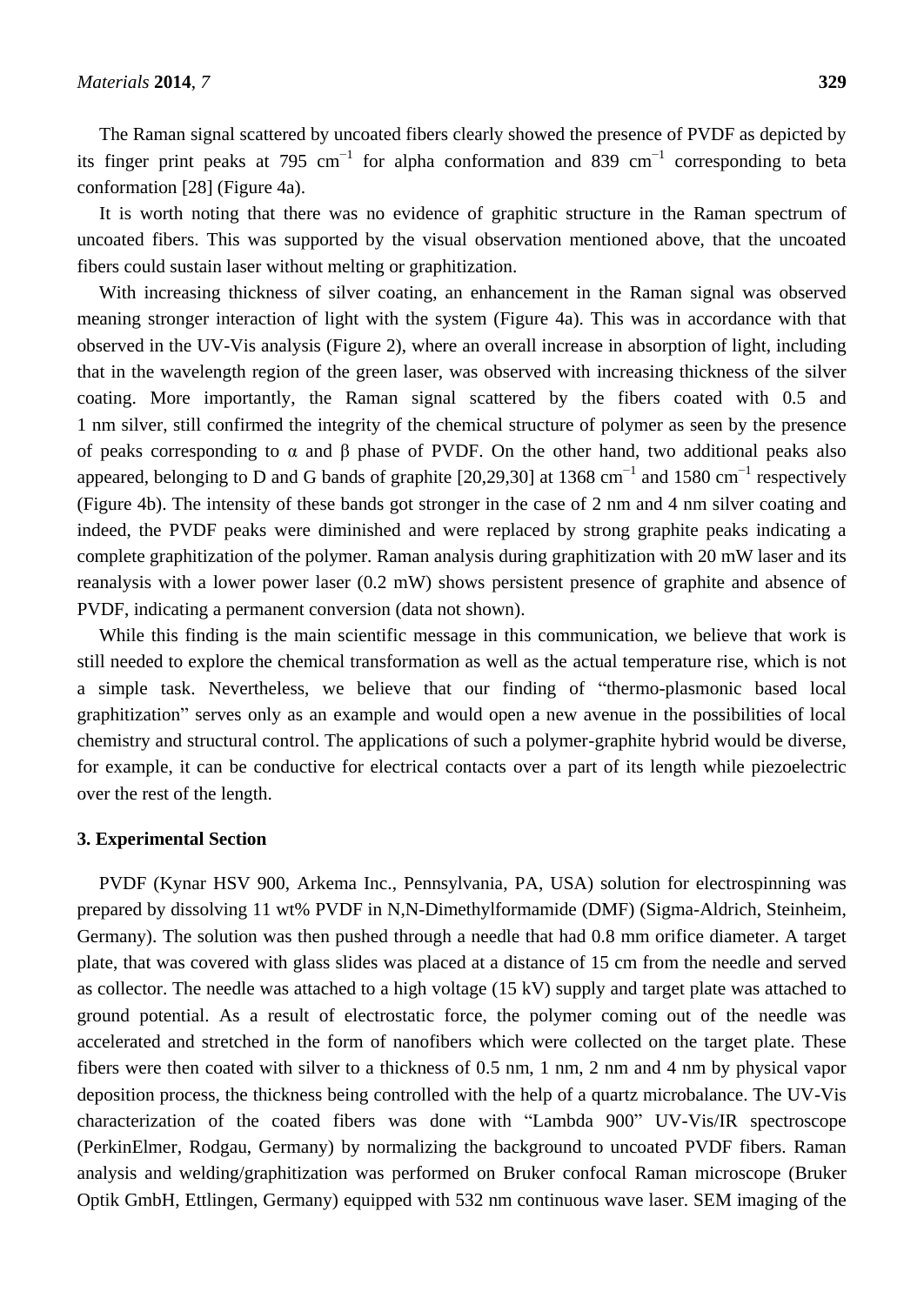silver coated fibers was performed on LEO Gemini 1550 VP from Zeiss with field emission cathode (Carl Zeiss Microscopy GmbH, Oberkochen, Germany).

## **4. Conclusions**

Electrospun PVDF fibers were sputter coated with silver to different film thicknesses ranging from 0.5 to 4 nm. SEM and UV-Vis analysis showed that with increasing coating thickness there was an increase in plasmonic absorption and a red shift in extinction maxima. The heating effect of thermo-plasmonic increased with increasing coating thickness and was ultimately sufficient for a complete local conversion of the polymeric fiber to graphitic fiber.

# **Acknowledgments**

We acknowledge the partial financial support by German Academic Exchange Service (DAAD) and also by German Research Foundation (DFG) through SFB677 C9. M.E. thanks the Initiative and Networking Fund of the Helmholtz Association for providing the financial base to start his research group.

# **Conflicts of Interest**

The authors declare no conflict of interest.

# **References**

- 1. Lal, S.; Clare, S.E.; Halas, N.J. Nanoshell-enabled photothermal cancer therapy: Impending clinical impact. *Acc. Chem. Res.* **2008**, *41*, 1842–1851.
- 2. Adleman, J.R.; Boyd, D.A.; Goodwin, D.G.; Psaltis, D. Heterogenous catalysis mediated by plasmon heating. *Nano Lett.* **2009**, *9*, 4417–4423.
- 3. Garnett, E.C.; Cai, W.; Cha, J.J.; Mahmood, F.; Connor, S.T.; Christoforo, M.G.; Cui, Y.; McGehee, M.D.; Brongersma, M.L. Self-limited plasmonic welding of silver nanowire junctions. *Nat. Mater.* **2012**, *11*, 241–249.
- 4. Alessandri, I.; Depero, L.E. Using plasmonic heating of gold nanoparticles to generate local SER (R) S-active TiO<sup>2</sup> spots. *Chem. Commun.* **2009**, *2009*, 2359–2361.
- 5. Eilers, H.; Biswas, A.; Pounds, T.; Norton, M.G.; Elbahri, M. Teflon AF/Ag nanocomposites with tailored optical properties. *J. Mater. Res.* **2006**, *21*, 2168–2171.
- 6. Chakravadhanula, V.; Elbahri, M.; Schürmann, U.; Takele, H.; Greve, H.; Zaporojtchenko, V.; Faupel, F. Equal intensity double plasmon resonance of bimetallic quasi-nanocomposites based on sandwich geometry. *Nanotechnology* **2008**, *19*, doi:10.1088/0957-4484/19/22/225302.
- 7. Biswas, A.; Wang, T.; Biris, A.S. Single metal nanoparticle spectroscopy: Optical characterization of individual nanosystems for biomedical applications. *Nanoscale* **2010**, *2*, 1560–1572.
- 8. Link, S.; El-Sayed, M.A. Spectral properties and relaxation dynamics of surface plasmon electronic oscillations in gold and silver nanodots and nanorods. *J. Phys. Chem. B* **1999**, *103*, 8410–8426.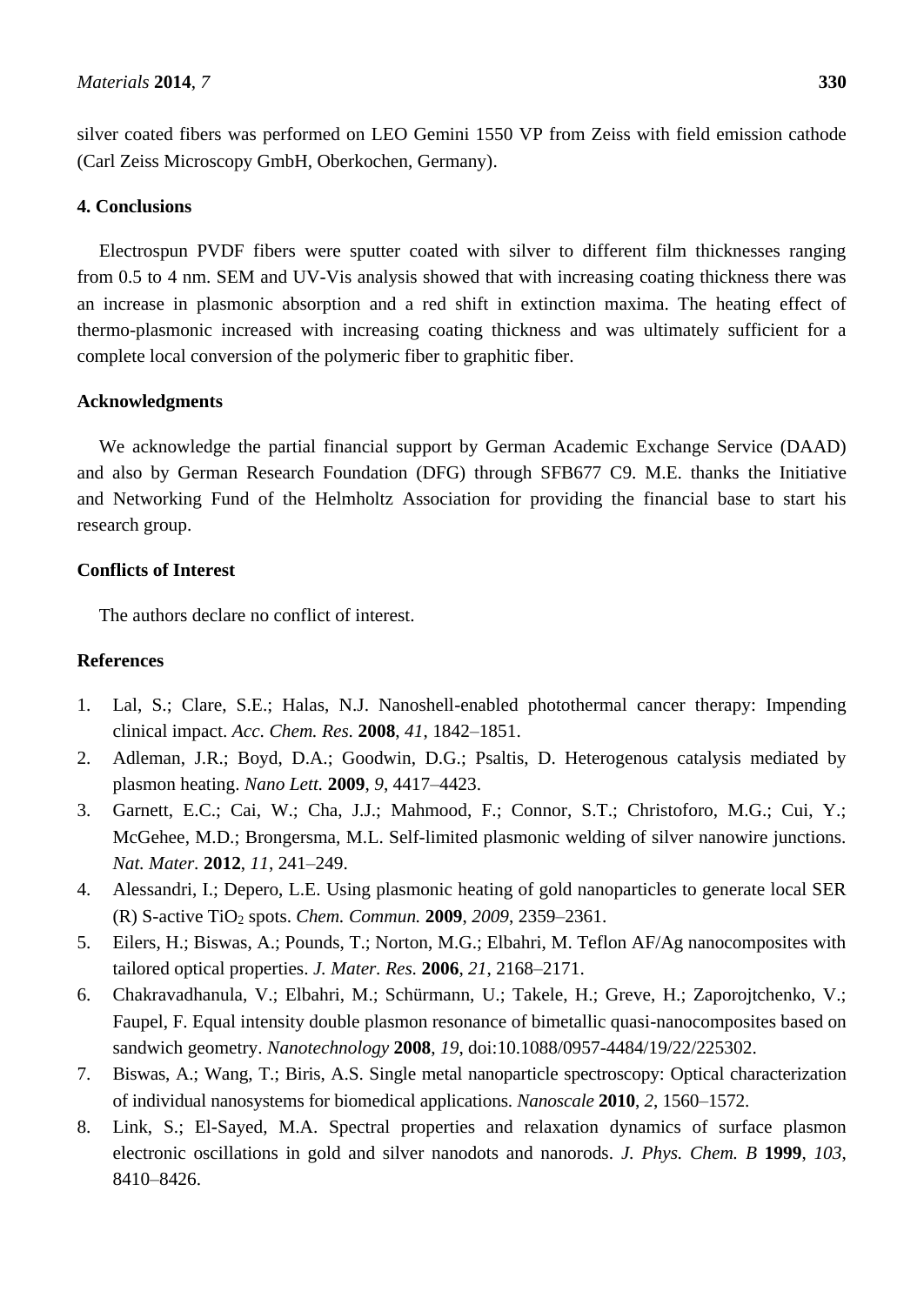- 9. Yu, Y.-Y.; Chang, S.-S.; Lee, C.-L.; Wang, C.C. Gold nanorods: Electrochemical synthesis and optical properties. *J. Phys. Chem. B* **1997**, *101*, 6661–6664.
- 10. Mohamed, M.B.; Ismail, K.Z.; Link, S.; El-Sayed, M.A. Thermal reshaping of gold nanorods in micelles. *J. Phys. Chem. B* **1998**, *102*, 9370–9374.
- 11. Cooper, F. Heat transfer from a sphere to an infinite medium. *Int. J. Heat Mass Transf.* **1977**, *20*, 991–993.
- 12. Kakac, S.; Yenev, Y. *Heat Conduction*; Taylor and Francis: Washington, DC, USA, 1993.
- 13. Govorov, A.O.; Zhang, W.; Skeini, T.; Richardson, H.; Lee, J.; Kotov, N.A. Gold nanoparticle ensembles as heaters and actuators: Melting and collective plasmon resonances. *Nanoscale Res. Lett.* **2006**, *1*, 84–90.
- 14. Govorov, A.O.; Richardson, H.H. Generating heat with metal nanoparticles. *Nano Today* **2007**, *2*, 30–38.
- 15. Alessandri, I.; Depero, L.E. Laser-induced modification of polymeric beads coated with gold nanoparticles. *Nanotechnology* **2008**, *19*, doi:10.1088/0957-4484/19/30/305301.
- 16. Alessandri, I.; Ferroni, M.; Depero, L.E. Plasmon-assisted, spatially resolved laser generation of transition metal oxides from liquid precursors. *J. Phys. Chem. C* **2011**, *115*, 5174–5180.
- 17. Zillohu, A.U.; Abdelaziz, R.; Hedayati, M.K.; Emmler, T.; Homaeigohar, S.; Elbahri, M. Plasmon-Mediated Embedding of Nanoparticles in a Polymer Matrix: Nanocomposites Patterning, Writing, and Defect Healing. *J. Phys. Chem. C* **2012**, *116*, 17204–17209.
- 18. Hong, S.E.; Kim, D.-K.; Jo, S.M.; Kim, D.Y.; Chin, B.D.; Lee, D.W. Graphite nanofibers prepared from catalytic graphitization of electrospun poly (vinylidene fluoride) nanofibers and their hydrogen storage capacity. *Catal. Today* **2007**, *120*, 413–419.
- 19. Kim, C.; Yang, K. Electrochemical properties of carbon nanofiber web as an electrode for supercapacitor prepared by electrospinning. *Appl. Phys. Lett.* **2003**, *83*, 1216–1218.
- 20. Tuinstra, F.; Koenig, J.L. Raman spectrum of graphite. *J. Chem. Phys.* **1970**, *53*, 1126–1130.
- 21. Jarusuwannapoom, T.; Hongrojjanawiwat, W.; Jitjaicham, S.; Wannatong, L.; Nithitanakul, M.; Pattamaprom, C.; Koombhongse, P.; Rangkupan, R.; Supaphol, P. Effect of solvents on electro-spinnability of polystyrene solutions and morphological appearance of resulting electrospun polystyrene fibers. *Eur. Polym. J.* **2005**, *41*, 409–421.
- 22. Murray, W.A.; Barnes, W.L. Plasmonic materials. *Adv. Mater.* **2007**, *19*, 3771–3782.
- 23. Lance Kelly, K.; Coronado, E.; Zhao, L.L.; Schatz, G.C. The optical properties of metal nanoparticles: The influence of size, shape, and dielectric environment. *J. Phys. Chem. B* **2003**, *107*, 668–677.
- 24. Su, K.-H.; Wei, Q.-H.; Zhang, X.; Mock, J.; Smith, D.R.; Schultz, S. Interparticle coupling effects on plasmon resonances of nanogold particles. *Nano Lett.* **2003**, *3*, 1087–1090.
- 25. Jain, P.K.; Huang, W.; El-Sayed, M.A. On the universal scaling behavior of the distance decay of plasmon coupling in metal nanoparticle pairs: A plasmon ruler equation. *Nano Lett.* **2007**, *7*, 2080–2088.
- 26. Lisiecki, I.; Billoudet, F.; Pileni, M. Control of the shape and the size of copper metallic particles. *J. Phys. Chem.* **1996**, *100*, 4160–4166.
- 27. Atay, T.; Song, J.-H.; Nurmikko, A.V. Strongly interacting plasmon nanoparticle pairs: From dipole-dipole interaction to conductively coupled regime. *Nano Lett.* **2004**, *4*, 1627–1631.